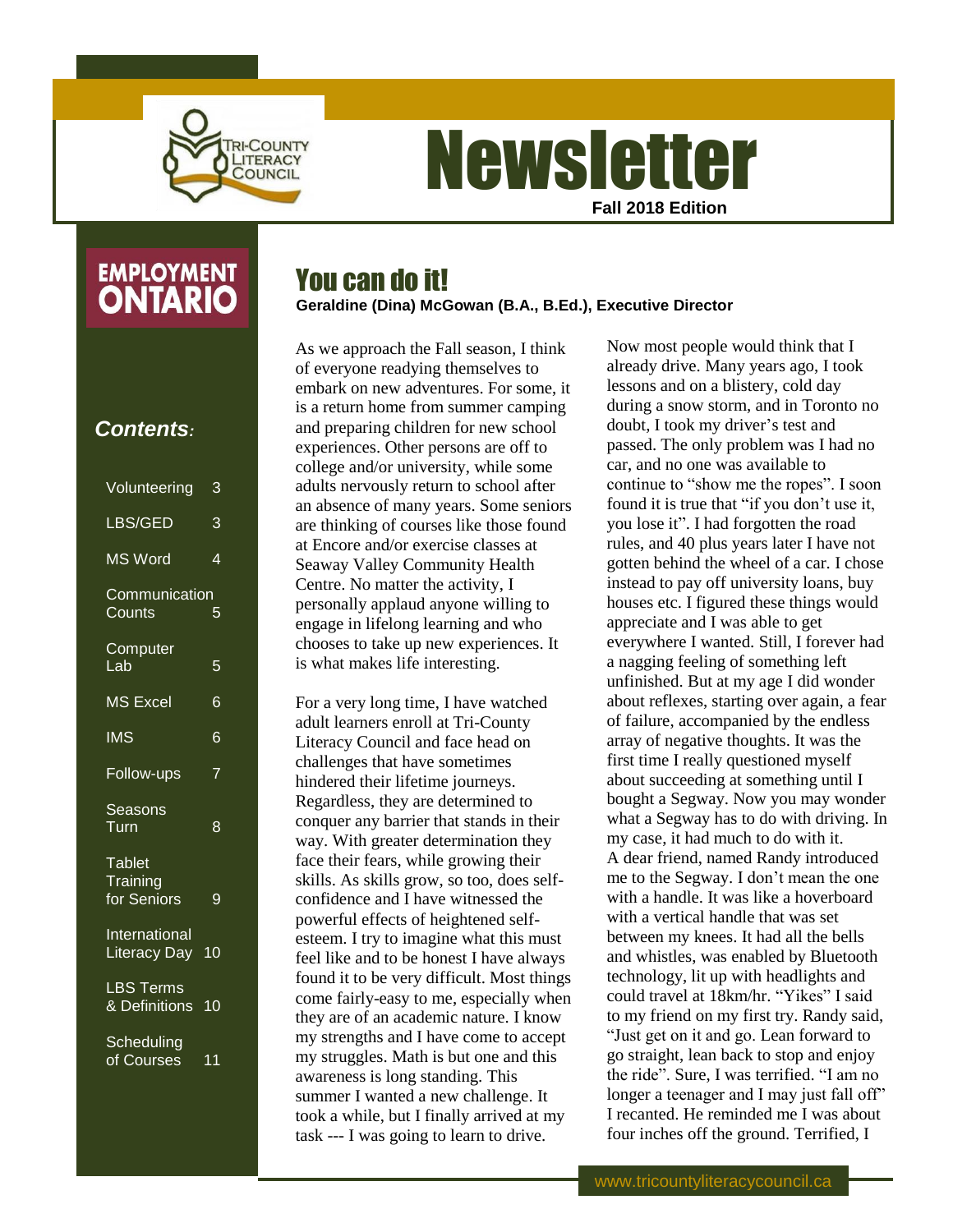### You can do it! (Continued)

got on the "contraption" and I looked like a circus act swinging back and forth hollering, "help me, help me." Slowly, and I mean slowly, my body adjusted, and soon, nervous as I was, I travelled throughout Lamoureux Park. Oh yes, I discovered the handle between my knees was intended to allow me to steer and within no time, I was hooked. I soon bought my own Segway and this summer has been filled with Segway rides. Back to my driving though…

Shortly after I bought the Segway I got to thinking about the whole experience. I realized how my self-confidence skyrocketed when I mastered my fear of riding what was formerly known as the "contraption". I now call it "Dina's wheels". It was the first time in a long time that I had really been frightened by something and in overcoming the fear, I felt free. This feeling gave way to thinking about anything in my life that I needed to overcome or complete before drawing a blank when entertaining the notion. That is when the idea of learning to drive, once again, entered my mind, but at my age? (no, I am not going to tell you what that is but suffice it to say you probably know it is a big fib when I make claim to 39). "Yes", I said to myself, "even at my age" and, "Why not?" This is what we tell our adult learners. "Yes, but I am nervous, much older, less coordinated, and what if I hurt someone?" I had all the excuses memorized. Soon, the feeling of overcoming the fear of what had now become my "beloved" Segway drenched my body and I was on the phone to "Young Drivers of Canada" to sign up for driving lessons. I should tell you I have never let my license lapse, so I do not, thank goodness, have to redo a driving test. I just need to get driving. "Buyer's remorse" soon set in and before Kim from Young Drivers of Canada was at my door I

was ready to call it quits. Thankfully, once again, that feeling of accomplishment washed over me and I was determined to drive regardless of my age.

I've now had 3 lessons and I feel like a "million bucks". Kim has directed me in the ways that an excellent instructor should. She has corrected me, encouraged me, and motivated me to continue. Just as I did with the Segway, I am overcoming the "wobbliness" and getting the "hang of it". To ensure this newfound skill does not once again get away from me, I am awaiting my new car. This time I will use the skill. Equally important, I now understand what many of our new adult learners experience upon their return to school. Truly, I can say I have walked the walk and share that my self-esteem is soaring. Whether it is riding a Segway, driving a car or learning to read a book, these are all accomplishments and in conquering them we must sometimes face our fears.

Although this story seems to be about me it is not my intention. Instead, I want it to be about you. It is my hope that by sharing my personal struggles, fears and accomplishments, it will become your strength. If you haven't a Randy or Kim in your life and there is something you want to achieve, but fear it, then think of this example knowing that even the most competent persons have their challenges to overcome. I was able to do it and our learners do it daily. Why not join our team and make your dreams a reality? Begin a new adventure. If you see me on the bike path on Dina's wheels and/or in my little Chevy Spark (I am awaiting its arrival), feel free to say hi. Even better, sign up for one of our many free courses. You can do it! Let all of us at Tri-County Literacy Council be your cheering squad.

Tri-County Literacy Council is a community-based, non-profit organization that enriches both community and individuals by addressing literacy needs.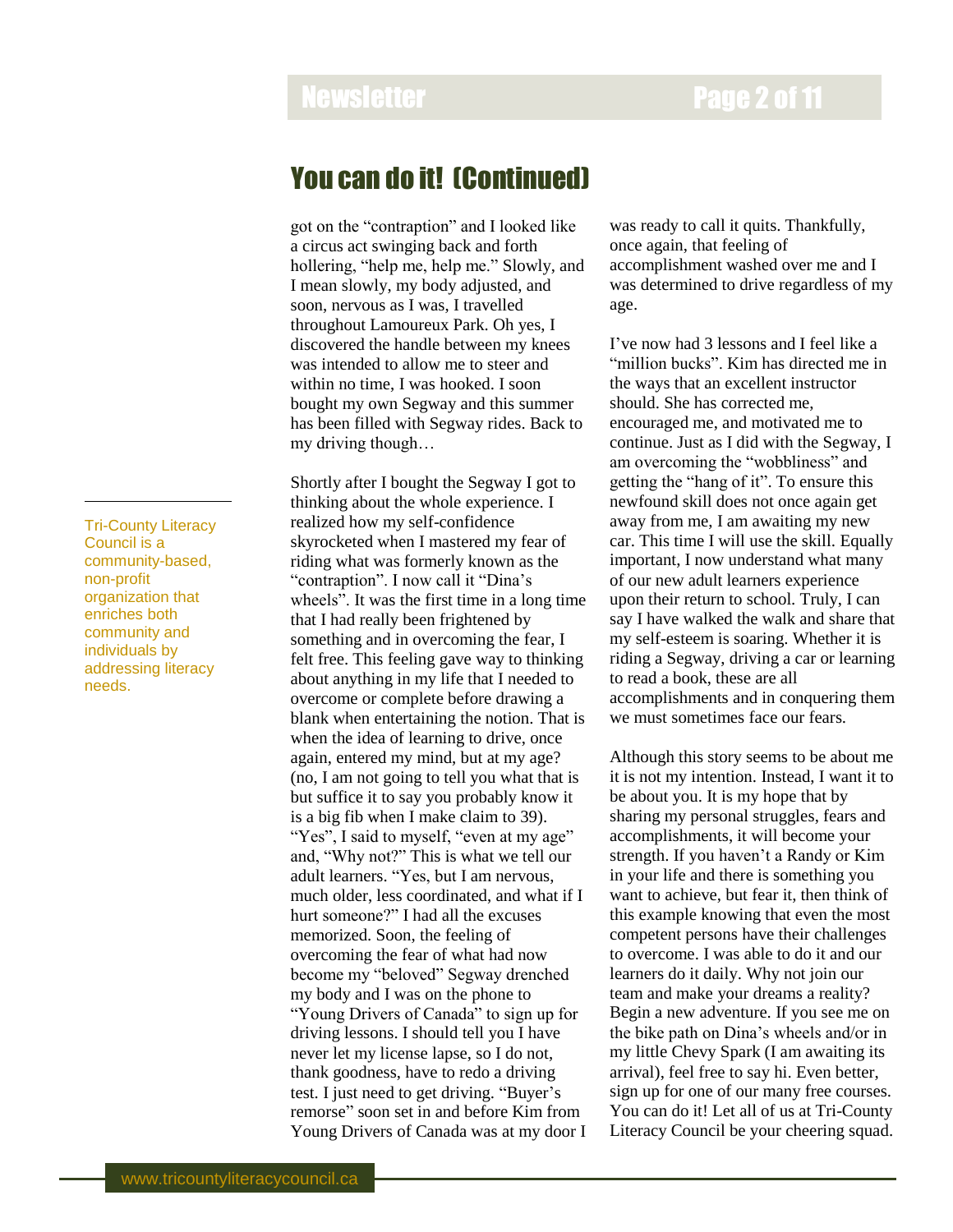# Newsletter **Page 3 of 11**

LBS or GED Preparation class or lending a hand in one of our four to eight-week occupational courses. Maybe you do not have a lot of free time, but you have a specific talent, such as using social media, that you could share with the staff. We are grateful for any challenge you will help us with and in turn your own personal challenge may be satisfied. Please share in our goal of making meaningful differences in the lives of the people we

same organization. It has been a pleasure

*"A generous heart, kind speech, and a life of service and compassion are the things which renew humanity."*

to work with all of you.

**-Buddha**

serve.

# **Volunteering**

### **Johanna Fraser (B.A., B.Ed.), Literacy Assessor & Coordinator of Volunteers**

You may be looking for a different type of challenge, the challenge of giving back to your community. If this is the case, then why not join the TCLC team as a volunteer. We are always looking for compassionate individuals willing to help others attain their learning goals. Depending on your interests and skills we have a place for you at Tri-County Literacy Council. You may enjoy helping an individual in the One-on-One Tutoring Program or helping our instructor in the

Thank You

### **Carol Anne Maloney (B.A.Sc.), Instructor**

As Johanna Fraser transitions to the role of Coordinator of Volunteers, I would like to thank all the volunteers and students I have had the privilege to work with. All our volunteers play an essential role in our agency and without their dedication and generosity of time Tri-County Literacy Council wouldn't be the

### LBS and GED Preparation

**Eric Heward (M.A., B. AH), Instructor**

It's back to school time and business as usual for the Literacy and Basic Skills (LBS) and General Education Development (GED) Preparation class. Unlike other organizations, our dedicated learners continue to work on their goals during the dog days of summer. I'm happy to report that another one of our students completed the GED test. We look forward to hearing about the results. To date, TCLC has 7 learners who have successfully completed the GED test with more to follow. Barbara Matthews of Contact North spoke to the class about their services and how to initiate the process of meeting a personal or professional goal. It was a productive summer, but now it's time to focus on the fall.

This Fall, we have another group of students preparing to take the GED test on November 2, 2018. If you're considering taking the GED test to obtain your Grade 12 equivalency, **now is the time, as November 2nd is the last date to take the test (in Ottawa) for this calendar year**. As always, space is available to register for the LBS/GED and it is available all year.

Tri-County Literacy Council offers FREE training programs (from Literacy and Basic Skills to occupational) in the environment that best suits your learning style and goals. We provide:

- One-on-One **Tutoring**
- Small Group Classroom

Courses are offered at various times of the year, depending on labour conditions and learner needs.

Visit our website regularly; to learn about the latest FREE courses being offered or call 613-932-7161.

**Learner Testimonial**

*"TCLC is a friendly, non-judgmental place that you work independently at your own pace… Staff is knowledgeable…"*

- Kendra (LBS Class)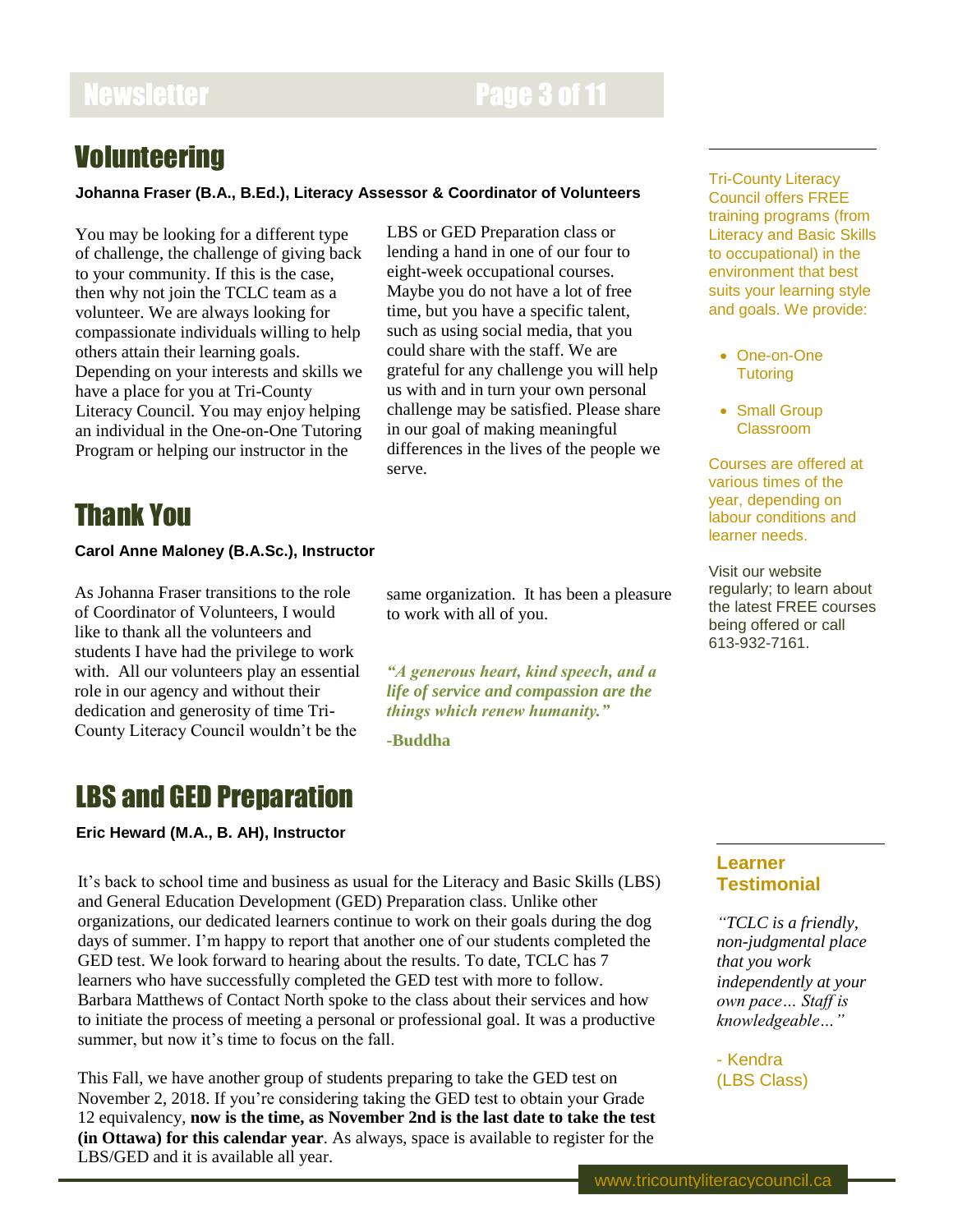# Microsoft Word 2016 Class

### **Danielle Bray (Cert. Hons., e-Business Web Developer), Instructor**

On Thursday, August 9<sup>th</sup>, learners of the first Microsoft Word 2016 class received their well-earned certificates. Graduates enjoyed a potluck-style celebration, savouring desserts and homemade bread while chatting about their learning experience.

Teaching this small group of hardworking and determined learners with excellent attendance was a pleasure to serve. As an instructor, one can only hope to work with such dedicated individuals.

*I am very proud of you and wish you the best in your future endeavours.*

Learners worked on various challenges, from basic activities such as:

- text basics
- page layout
- styles
- tables
- columns
- lists
- spelling and grammar
- tracking changes and comments

… to more complex exercises such as:

- headers and footers
- page numbering
- line and paragraph spacing
- indents and tabs
- breaks
- inspecting and protecting documents

… to more creative work such as:

- shapes
- SmartArt graphics
- charts
- pictures and text boxes
- aligning, ordering, and grouping objects

A practical final project related to learners' employment search was also part of the program.

Should you be interested in learning to use Microsoft Word to create professional-looking documents, call Tri-County Literacy Council at 613- 932-7161 for more information.



**Microsoft Word 2016 graduates**

### **Mandate**

Tri-County (Stormont, Dundas & Glengarry) Literacy Council is a community-based, non-profit organization. Our mandate is to enrich both community and individuals by addressing literacy needs. To do this, we assess learners, help them set goals and provide necessary help in reading, writing, basic math, and computer skills. We recruit volunteers from the community to assist learners in meeting their personal, employment and social goals. This method of instruction can be one-on-one with a tutor, or in a small group. Our services are easily accessible and designed for ongoing growth and expansion.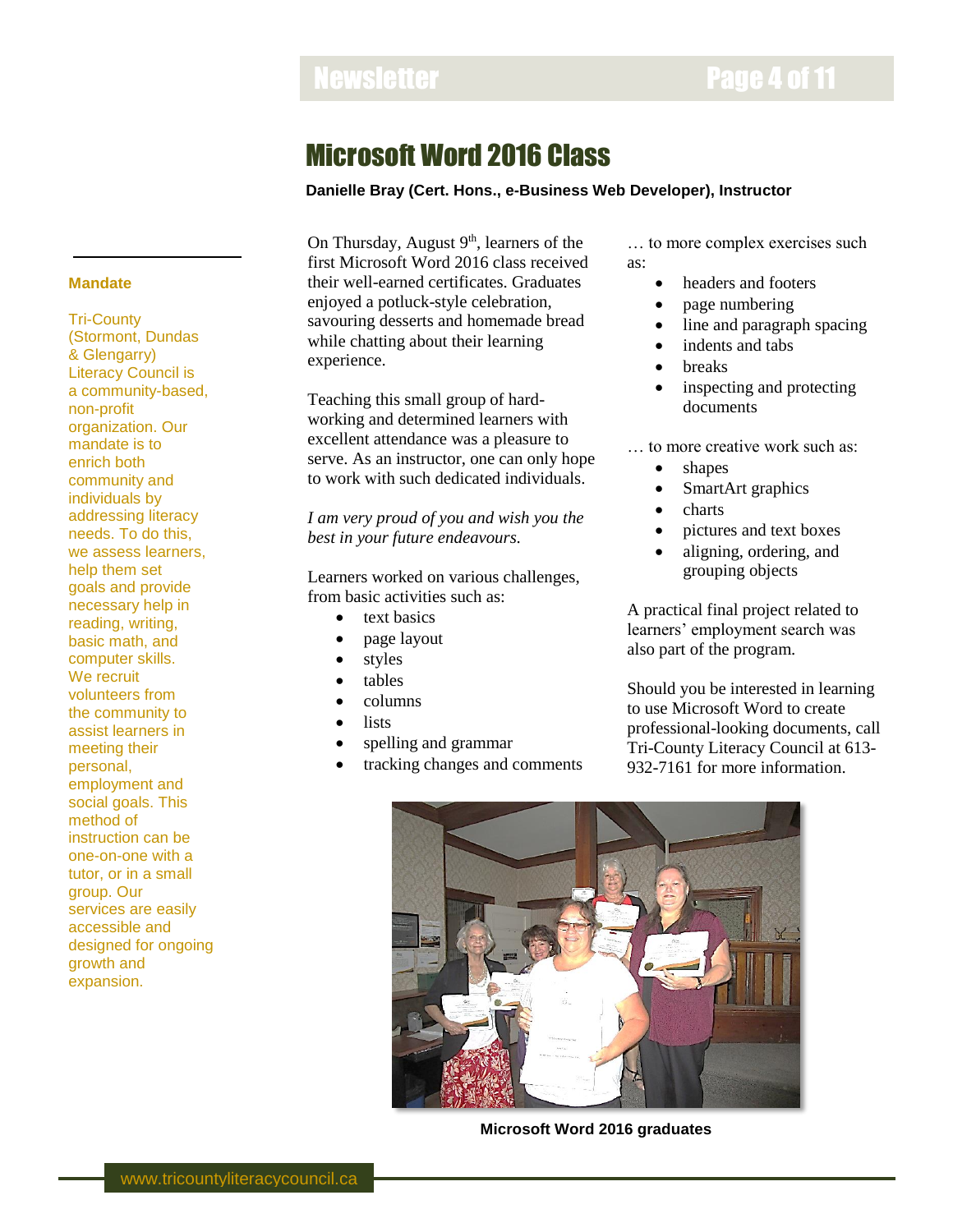# New Training Launch: Communication Counts

### **Carol Anne Maloney (B.A.Sc.), Instructor**

Starting September 17, 2018 Tri-County Literacy Council is launching a new training program titled "Communication Counts".

We all use communication. Communication is an essential part of life. People have different ideas and beliefs and at times it is impossible to come to an agreement. Communication can bring forth positive change and new ideas. It can also lead to conflict that damages relationships whether at home or work. This program will help adults improve their communication skills in a safe learning environment. The training will examine the following topics:

• Identifying your Communication Style

- Body Language
- Handling Feedback
- Assertiveness
- Anger Management
- Rights at Work
- Working Through Conflict

Guest speakers include Betty Healey (Life Coach and award-winning author), Angele D'Alessio (Canadian Mental Health Association), Charlene Roy (Social Worker/Therapist), Maged Botros (communication styles), and Denise Paquette (Rights in the Workplace).

Register for this exciting new program by phoning 613-932-7161.



**Danielle Bray (Cert. Hons., e-Business Web Developer), Instructor**

Recently, Tri-County Literacy Council was fortunate to receive funding from the Ministry of Training, Colleges and Universities (MTCU) to upgrade its computer lab.



It is the first time in 32 years, the agency was able to update its computer equipment and programs at the same time! Previously, learner intake was limited due to an inventory of various

computers, some purchased, some donated, at different times. This meant a mixture of equipment running an assortment of programs with varying versions.

Tri-County Literacy Council is proud to offer the following free computer training programs (using Windows 10 and Microsoft Office 2016 programs):

- Basic Computer
- Email 101 (Outlook)
- Microsoft Word
- Microsoft Excel
- Microsoft PowerPoint

If you would like to learn to use a computer or programs, take advantage of valuable, free training guided and supported by a knowledgeable instructor and experienced classroom volunteers, using the latest technologies.



### **Sponsor a Book**

If you would like us to purchase a book or a resource in memory of someone, or as a special gift like a birthday or retirement, we will place a nameplate in the book. It will read that you donated it and include the name of your chosen person.

The book will be placed in our Lending Library.

As well as, giving a gift to your friend, you will be giving the gift of literacy to a learner.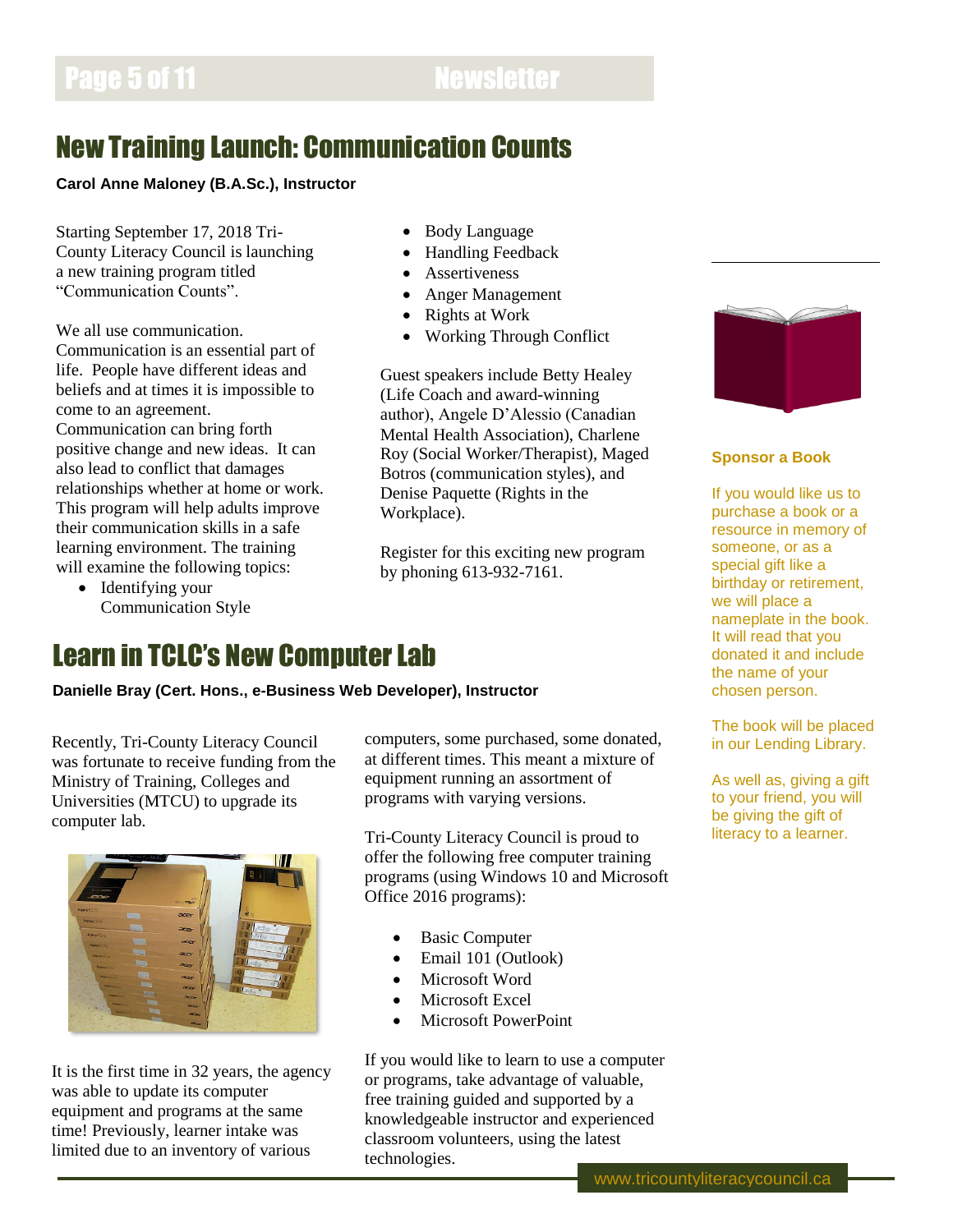# Newsletter **Page 6 of 11**

## Microsoft Excel

### **Eric Heward (M.A., B. AH), Instructor**

The summer 2018 Excel class was one that greatly exceeded my expectations. This was the first computer course featuring the new computer lab, so there was a bit of a learning curve for myself regarding the new equipment, as well getting accustomed to the new version of the program. I'm glad to report that we did not experience any issues and we had a graduating class of 11 students! The learners exceeded my expectations and adapted to the new technology without any concerns whatsoever. Congratulations to all the

Microsoft Excel summer 2018 graduates!

Now we enter the Fall and I'm once again teaching the class and ready to instruct a new group of learners. This 5-week course starts September 10<sup>th</sup>. Class runs Monday to Thursday 1 p.m. to 4 p.m. This course is perfect for anyone wishing to work in an office setting or simply wanting new ways of organizing data used in their daily life. Please call 613-932-7161 to register.

# Information Management Systems

**Josée Poisson (B.A.), IMS Coordinator**

Hello, my name is Josée Poisson and I am the newest member of the fantastic TCLC team. I graduated with a B.A. from Concordia University in 1986 and I moved to the area in 2010. I worked for the Royal Bank/Automatic Data Processing (ADP) for over 15 years implementing payrolls for large corporate clients. I then went to work in a different industry in a small familyowned company. At EDREC Citrus we imported citrus for fundraising. (You may have bought a box of oranges or grapefruit from a local student.) And now, here I am!

There are so many challenges when first starting a new career. What's the telephone number? Where do I park? What are my passwords? Literacy terminology tested me from day one. I can now proudly say that I understand culminating tasks, Report 64 and the 9 Essential Skills among many others. I've also made sense of EOIS-CaMS (Employment Ontario Information System-Case Manage System).

As of July 31st, Tri-County Literacy Council has served 123 learners and they report a 99% degree of satisfaction with our services.

But by far, my biggest challenge has been the electronic sign proudly displaying messages on our front lawn. To my horror, I have managed to blank out all the messages. I believe I have now mastered this task, but I can't allow myself to be overly confident.

I have also temporarily stepped in the Bookkeeper position and am finding this role very interesting. Summer projects have been to collate the Annual Report, organize International Literacy Day along with my colleague Eileen, and develop a report that will track statistics by month and year. This will allow us to compare statistics with those of the same month in previous years.

I look forward to more challenges and want to thank the TCLC group for making me feel very welcome.





**Josée Poisson, IMS Coordinator**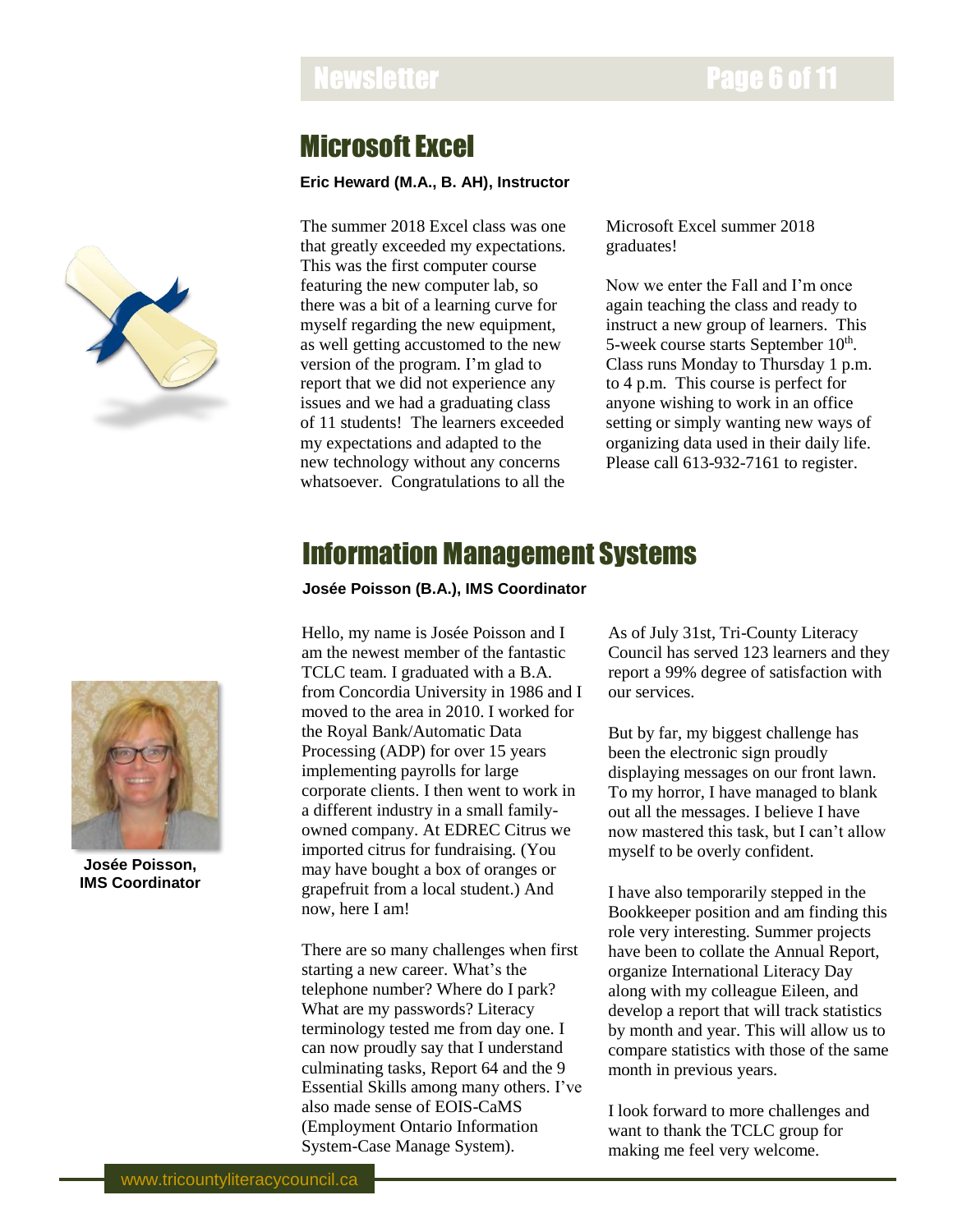### Customer Service Quality Statements

# Page 7 of 11 Newsletter

# Learner Follow-ups

### **Eileen Hyland, Office Clerk**

I have been working on the "Followup" aspect of the EOIS-CaMS database system since May. The "Follow-up" is a phone call placed to former learners who have completed a course with our agency. These calls are placed at 3, 6 and 12-month intervals to see what and how the learners are doing (working, volunteering or further education). It is also a chance to see how they liked the course and if there were any concerns (good or bad) regarding the course.

This is a very time-consuming effort to keep up-to-date. With the many courses that Tri-County Literacy Council offers there could be  $20 - 40$ follow-up calls every two weeks, along with trying to contact learners from previous courses. Usually, a total of 3 calls are attempted. A last resort is to send an email follow-up request.

**These replies (statistics) are entered in EOIS-CaMS and are very important to the Ministry of** 

**Training, Colleges and Universities (MTCU) as they monitor the learner outcomes. Based on this and other criteria, MTCU continues to fund Tri-County Literacy Council.**

Although it can be challenging to reach some people, I really enjoy speaking with them to see where their newfound skills have taken them.

I also perform many other duties: photocopying and assembling course materials, running errands, replenishing books in the "Trading Post Library", completing a monthly Health and Safety Checklist and generally assisting with whatever else is needed.



**Eileen Hyland following up with a previous learner**

### Tri-County Literacy Council



**WE HELP ADULTS**

- 1. Our literacy agency fosters a culture of Customer Service
- 2. Our literacy agency provides a learnercentered, quality learning environment
- 3. Our literacy agency provides initial and ongoing support to learners
- 4. Our literacy agency honours the privacy of its customers
- 5. Our literacy agency values respect, inclusion and accessibility
- 6. Our literacy agency knows who its key customers are and actively solicits their feedback
- 7. Our literacy agency seeks to regularly improve its Customer Service practices
- 8. Our literacy agency has a formal customer complaint and resolution process and encourages customers' compliments
- 9. Our literacy agency is actively involved in the community to ensure effective referrals and service coordination
- 10.Our literacy agency has effective communication practices that reflect its commitment to excellent Customer Service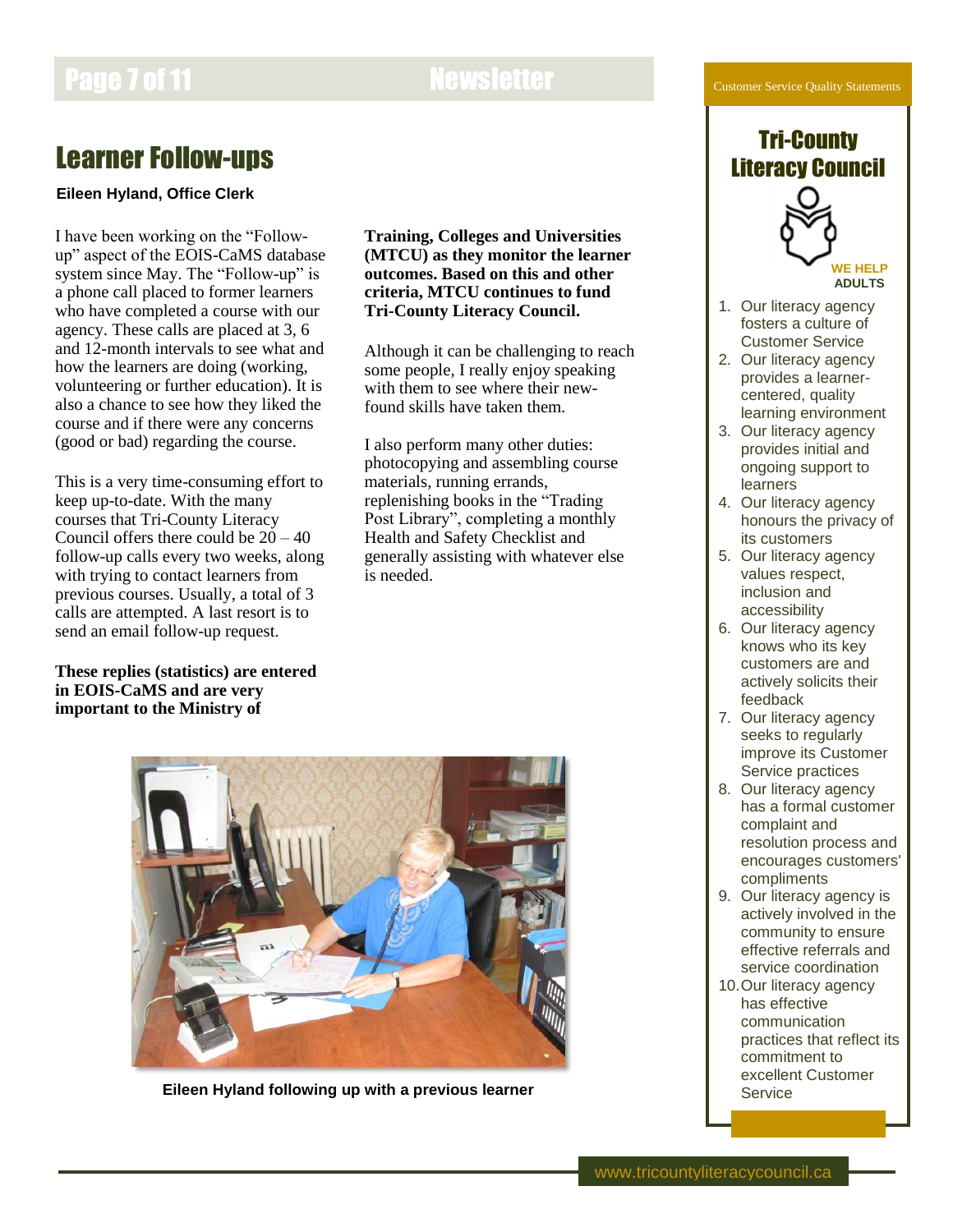## The Seasons Turn, Turn, Turn

### **Johanna Fraser (B.A., B.Ed.), Literacy Assessor & Coordinator of Volunteers**

### **Tri-County Literacy Council Staff**

Geraldine (Dina) McGowan (B.A., B.Ed.), Executive Director

Carolyn Eva (B.A. Hons.), Administrative Assistant

Josée Poisson (B.A.), IMS Coordinator

Johanna Fraser (B.A., B.Ed.), Literacy Assessor & Coordinator of Volunteers

Carol Anne Maloney (B.A.Sc.), Instructor

Danielle Bray (Cert. Hons., e-Business Web Developer), Instructor

Eric Heward (M.A., B.AH.), Instructor

Eileen Hyland, Office Clerk

Sasha Major, Bookkeeper

It has been a long, hot summer but as I look forward to the cooler weather I also look forward to new challenges. I hope you too look forward to new challenges! How better to challenge yourself than to think about learning new skills. At Tri-County Literacy Council, we offer a variety of programs to challenge yourself. It may be working with a tutor in our Oneon-One Tutoring Program on any of the 9 Essential Skills:

- 1. Reading
- 2. Writing
- 3. Numeracy
- 4. Oral Communication
- 5. Working with Others
- 6. Thinking Skills
- 7. Document Use
- 8. Computer Use
- 9. Continuous Learning

It may be updating your English and Math skills in our Literacy and Basic Skills (LBS) course. It may be diving in to our GED Preparation course to prepare to take the GED exam. It may be taking one of our occupational courses such as Communication

Counts, Retail Associate, or one of our digital technology courses.

Whatever your direction may be, it all starts with an assessment. Most of us have been out of school for many years and therefore we are not sure where we stand regarding our skillsets and levels. We may know more than we think, as we continue to learn throughout our lifetime, even if we are not taking formal classes. Taking the first step to call for an appointment for assessment may be a personal challenge but it also means taking the first step to all sorts of possibilities. As the Assessor at TCLC, I want to help facilitate your personal challenge. The first place I like to start is with an interview where I ask you to share your goals as well as your educational and employment history. Next, based on your direction, I will choose the right tools for you to assess your skills. Lastly, I will write a Learner Plan that will give you the feedback you need to start your new challenge. Along your journey, I will be there to assist, evaluate and cheer you on. Your success is our success!

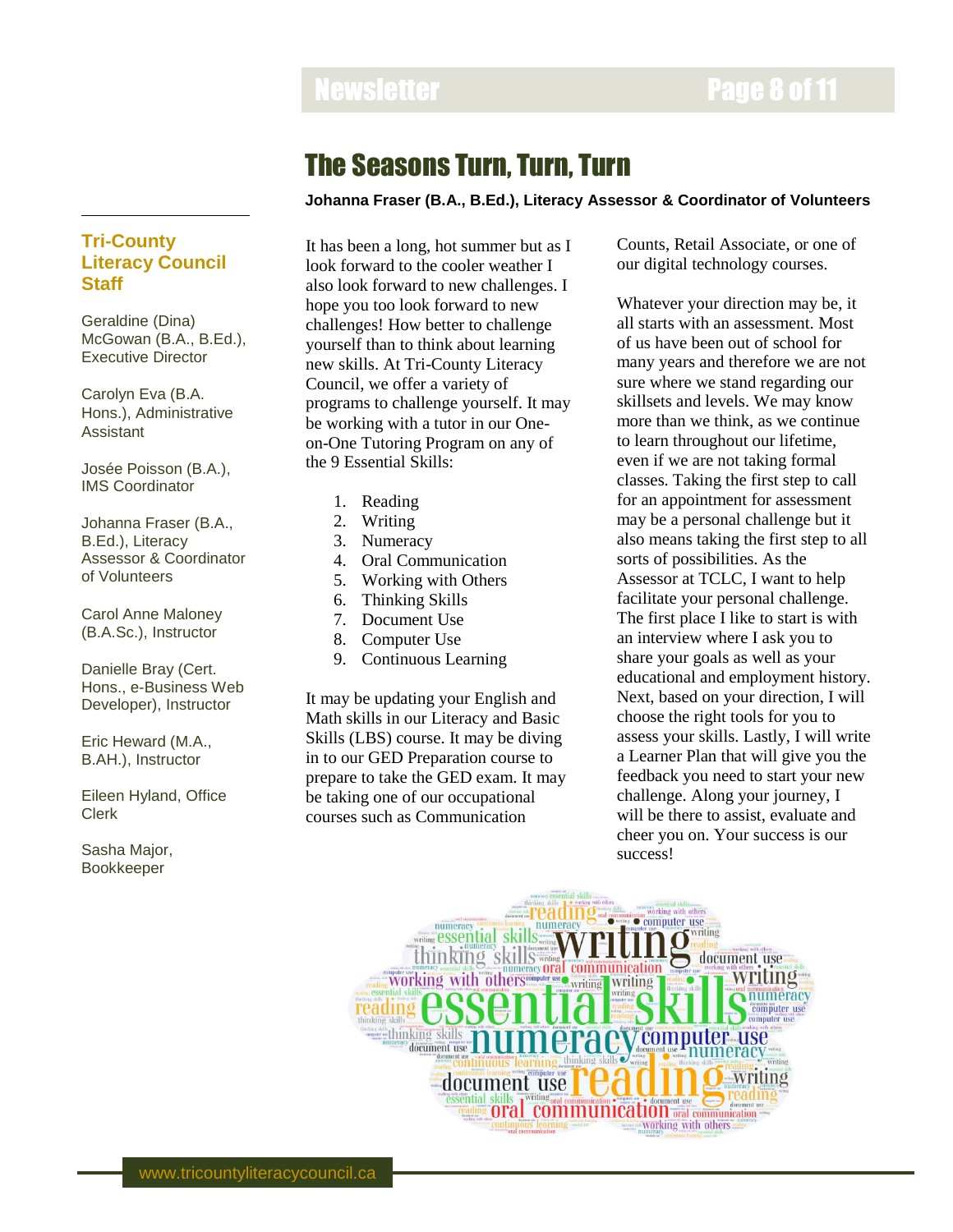# Hands-on: Tablet Training for Seniors - Update

### **Carolyn Eva (B.A. Hons.), Administrative Assistant**

I continue to work on the Tablet Training Curriculum with many Fall deadlines approaching. With the help of my senior reference group members, I have selected content and curriculum formats. Much of the content for the curriculum has been written including the following modules:

- Introduction
- The Basics
- Getting Online
- Apps
- Email/Communication
- Social Media
- Glossary



Once the content is completed, the editing and proofreading process will be done. Finally, the Pilot Class of 10 senior learners and 2 volunteers will take place in October. This will be the first group to pilot the curriculum and provide a great deal of feedback, so that we can adjust/edit the curriculum before the final product is released, in accordance with our agreement with the project funder New Horizons for Seniors.

As with any project, there is also a great deal of "behind the scenes" work. This includes taking photos to include in the curriculum, creating evaluations for the learners, volunteers and instructor, seeking feedback from reference group members, recruiting volunteers, logging statistical and anecdotal data for the project funder's final report, setting up the tablets for classroom use (creating accounts), creating activities, answer keys and learner handouts… and the list goes on!

As always, it's a busy and exciting project to be involved with and I look forward to continuing to share with you the success stories of this project.

### **Tri-County Literacy Council Board of Directors**

Barbara Petepiece, **Chairperson** 

Shirley Fraser, **Secretary** 

Angus Kelly, **Treasurer** 

Catherine Levac, Member at Large

Denise Paquette, HR Consultant

John Parsons, Member at Large

Dina McGowan, Executive Director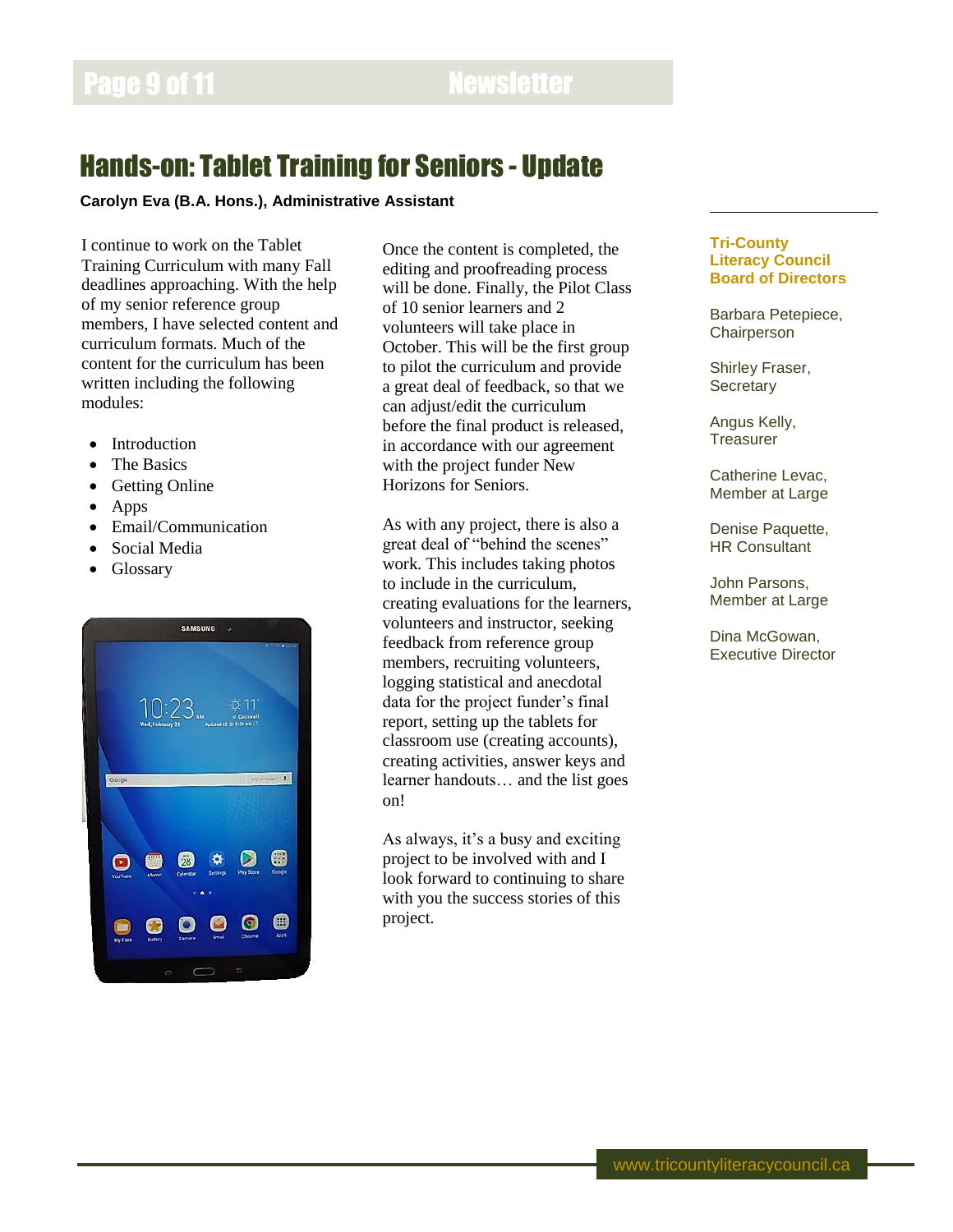# International Literacy Day

### **Eileen Hyland, Office Clerk**

I have been working on our International Literacy Day activities. It will be celebrated on **Monday, September 17, 2018 from 1:30 pm to 3:30 pm**. As this year's theme is "Literacy and Skills Development", to promote awareness of the importance and relevance of literacy and adult learning, we will showcase the 9 Essential Skills necessary for success at work and everyday life. There will be a fun quiz and prizes to be won. We will also be offering a mini tour of our agency building, formerly known as the Trinity Anglican Church Rectory, built in 1905 at a cost of \$5,085.19.

# LBS Terms & Definitions

**Assessment**: a free Tri-County Literacy Council service which includes an interview as well as formal and/or informal written evaluation to develop a customized learner plan to help learners meet their goals. The training plan is ever-changing as the learner progresses.

**Welcome Package**: a Tri-County Literacy Council document which informs learners of the agency's charter, programs and services, as well as policies and procedures. It also serves as a signed learner agreement.

**Exit Package**: a Tri-County Literacy Council document which includes a goodbye message from the Executive Director, offers community referrals, and reminds learners of the importance of agency "follow-ups". It is filled out by learners at the end of each course to capture customer satisfaction feedback.

**Teaching Standards**: detailed instructor performance expectations to maintain a high level of training quality (Tri-County Literacy Council document)

Funders